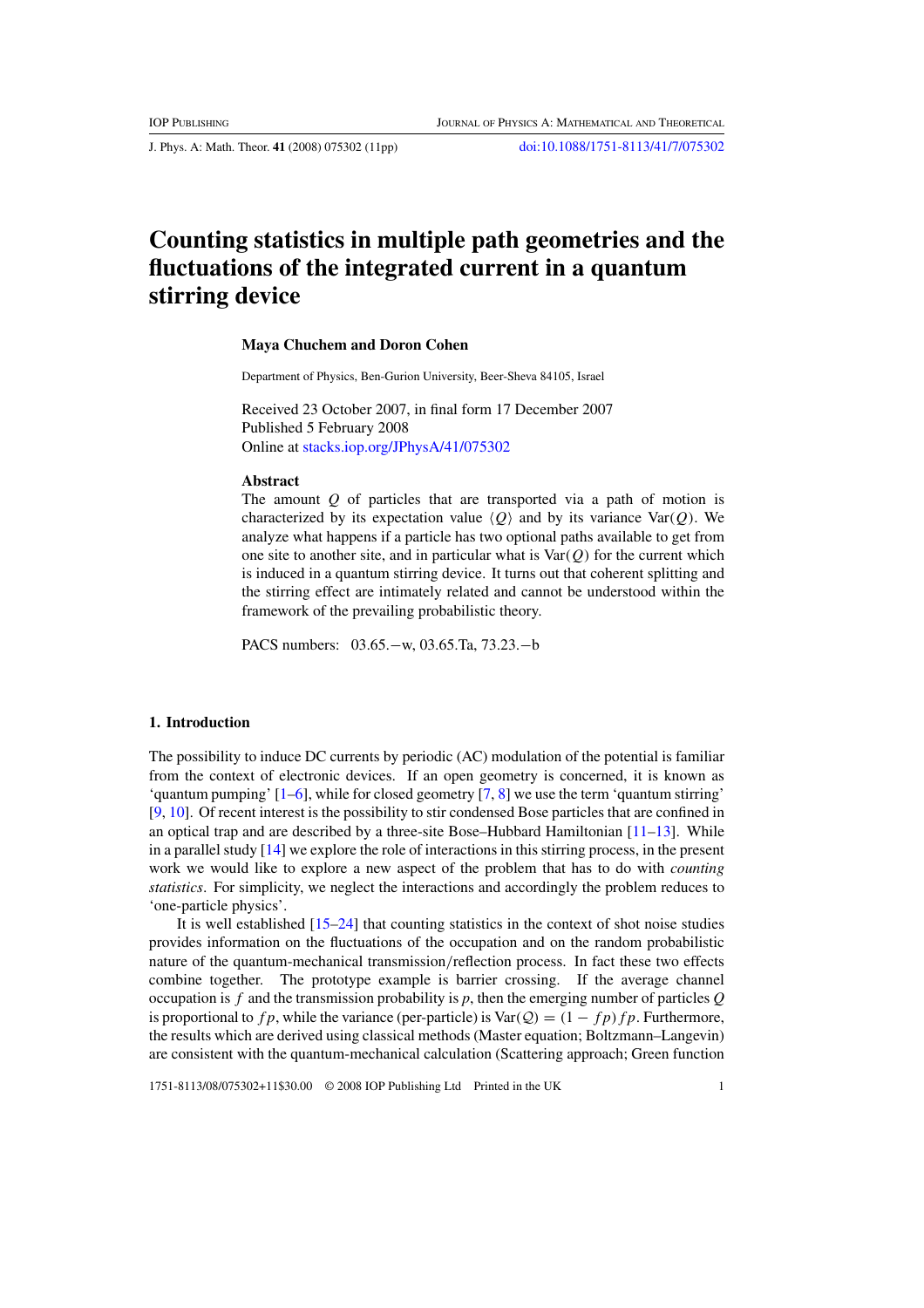<span id="page-1-0"></span>

Figure 1. Toy models that are analyzed in the paper: a particle in a two-site system (upper illustration) and a particle in a three-site system (lower illustration). Initially the particle is prepared in the  $|0\rangle$  site where it has a potential energy  $u$ . The hopping amplitudes per unit time (the *c*s) are also indicated. In the case of a three-site system, the time units are chosen such that the hopping amplitude per unit time between  $|1\rangle$  and  $|2\rangle$  equals unity, while the other amplitudes are assumed to be small  $(|c_1|, |c_2| \ll 1)$ . The current is measured through the dotted section.

techniques), and the quantum-classical crossover is related to the statistics of the transmission coefficients as reflected by the Fano factor.

# *1.1. Scope*

The purpose of this paper is to argue that the above common wisdom does not apply in the context of quantum stirring. In order to demonstrate this point we analyze the prototype three-site system of figure 1. We measure the current  $\mathcal I$  that flows through a section in the *c*<sub>1</sub> bond, and define the splitting ratio as  $\lambda = c_1/(c_1 + c_2)$ . The integrated current over a time period is denoted as  $Q$ . If the passage probability from left to right is  $p$  we do not get for its variance  $\text{Var}(Q) = (1 - \lambda p)\lambda p$  as implied by the naive probabilistic considerations, but rather Var( $Q$ ) =  $\lambda^2(1-p)p$ . Then we turn to analyze a full pumping cycle that consists of two sequential Landau–Zener adiabatic passages. During the first half of the cycle  $\lambda = \lambda_{\circlearrowleft}$ while during the second half of the cycle  $\lambda = \lambda_{\circlearrowright}$ . If  $\lambda_{\circlearrowright} \neq \lambda_{\circlearrowleft}$  then it follows that the net integrated current is  $\langle Q \rangle \neq 0$ , and we ask what is the variance Var $(Q)$ .

## *1.2. Observations*

There are some qualitative observations that are associated with our results and we would like to enumerate them in advance:

- (1) Coherent splitting of a wavepacket does not generate a noisy current in the system.
- (2) The 'fractional charge' of a partial wavepacket is determined by the splitting ratio, and is physically meaningful.
- (3) The splitting ratio can be greater than unity or negative. This has the interpretation of having an induced circulating current in the system.
- (4) The splitting ratio concept allows an easier better understanding of quantum stirring, in comparison with the complicated Kubo formalism [\[7](#page-10-0)].
- (5) The fluctuations in  $Q$  reflect the non-adiabaticity of the driving cycle.
- (6) The fluctuations of the integrated current grow with time as *t* and not as  $\sqrt{t}$ .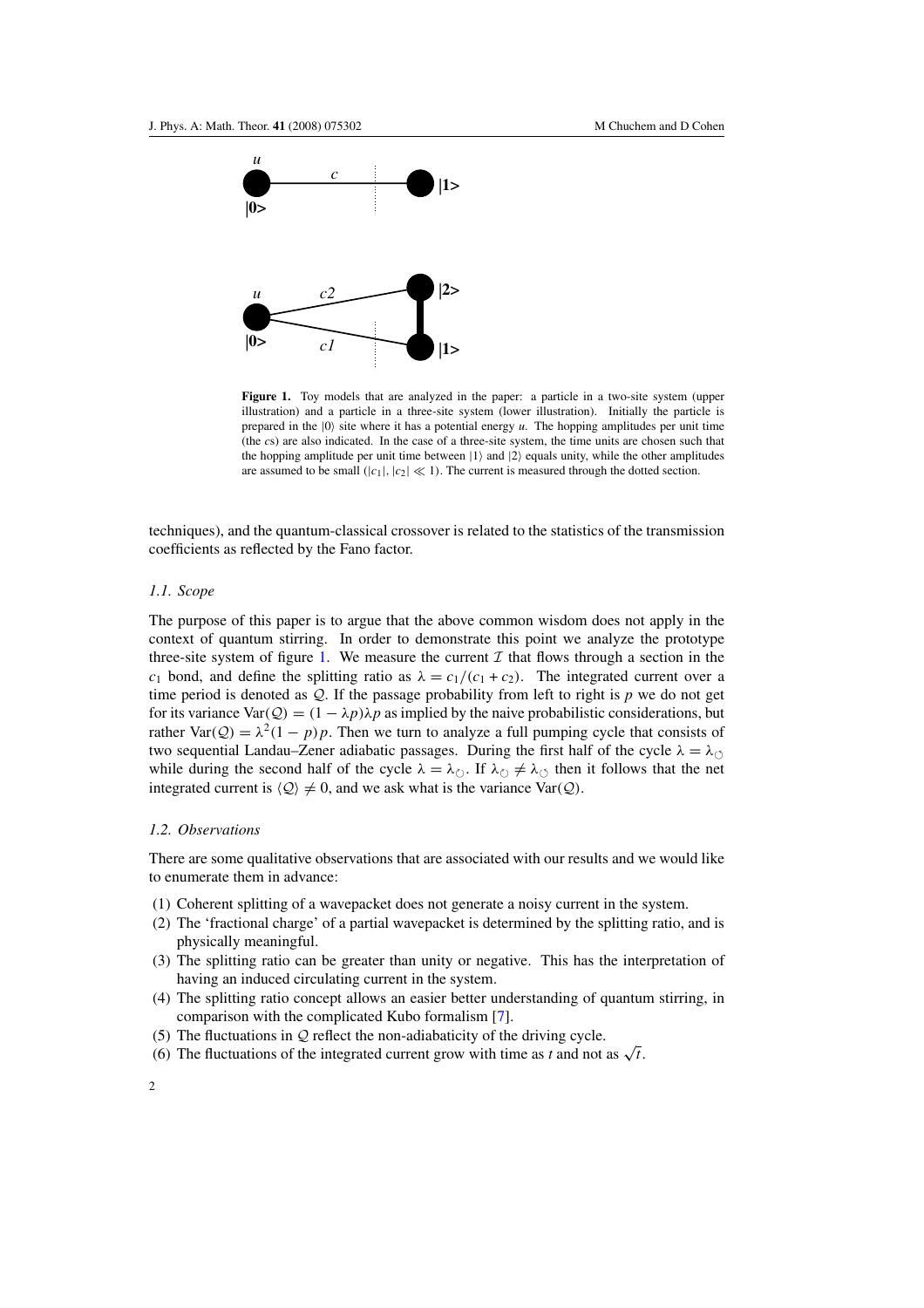(7) Interference appear differently in the calculation of counting statistics when compared with the calculation of occupation statistics.

## **2. Definitions**

The current operator  $\mathcal I$  is a conventional observable in quantum mechanics. For a single-mode ring the current through a section  $r = r_0$  can be expressed using the position and the velocity operators

$$
\mathcal{I} = \hat{v}\delta(\hat{r} - r_0)|_{symmetrized}.
$$
 (1)

We denote by *Q* the total number of particles that go through the specified section, and accordingly define a counting operator,

$$
\mathcal{Q} = \int_0^t \mathcal{I}(t') dt'.
$$
 (2)

Calligraphic letters are used to distinguish the *I* and the *Q* operators, and  $\mathcal{I}(t) \equiv U(t)^\dagger \mathcal{I} U(t)$ , where  $U(t)$  is the evolution operator. Formally we can diagonalize  $Q$ , find its  $Q$  eigenvalues, and the associated  $|Q\rangle$  eigenstates. The *initial* state of the system can be expanded in the *Q* representation, and accordingly the *final* probability distribution of *Q* at time *t* is  $P(Q) = |\langle Q | \Psi \rangle|^2 = |\Psi_Q|^2$ . This distribution can be characterized by its moments. Of particular interest are the expectation value and the variance:

$$
\langle \mathcal{Q} \rangle = \sum_{Q} |\Psi_{Q}|^{2} Q = \langle \Psi | \mathcal{Q}(t) | \Psi \rangle \tag{3}
$$

$$
Var(Q) = \langle Q^2 \rangle - \langle Q \rangle^2. \tag{4}
$$

The naive definition of P*(Q)* that we have introduced above follows [\[25\]](#page-10-0) which was later criticized. A more careful analysis  $[26, 27]$  $[26, 27]$  $[26, 27]$  of the continuous measurement scheme implies that the full counting statistics is characterized by the following physically measurable quasidistribution:

$$
P_0(Q) = \frac{1}{2\pi} \int \left\langle \left[ T e^{-i\frac{r}{2}Q} \right]^\dagger \left[ T e^{+i\frac{r}{2}Q} \right] \right\rangle e^{-iQr} dr. \tag{5}
$$

The naive mathematical definition is obtained if we ignore time ordering,

$$
P(Q) = \frac{1}{2\pi} \int \langle e^{+ir\mathcal{Q}} \rangle e^{-i\mathcal{Q}r} dr = \langle \delta(Q - \mathcal{Q}) \rangle.
$$
 (6)

It is easily verified that  $P_0(Q)$  has the same first and second moments as  $P(Q)$ . Therefore, for the purpose of variance analysis, we refer below to the latter (naive) definition. For more details about *full* counting statistics in the context of closed geometries, see [\[28\]](#page-10-0).

# **3. Modeling**

We consider the simple models that are illustrated in figure [1.](#page-1-0) The Hamiltonian of the three-site system is

$$
\mathcal{H} = \begin{pmatrix} u & c_1 & c_2 \\ c_1 & 0 & 1 \\ c_2 & 1 & 0 \end{pmatrix} . \tag{7}
$$

3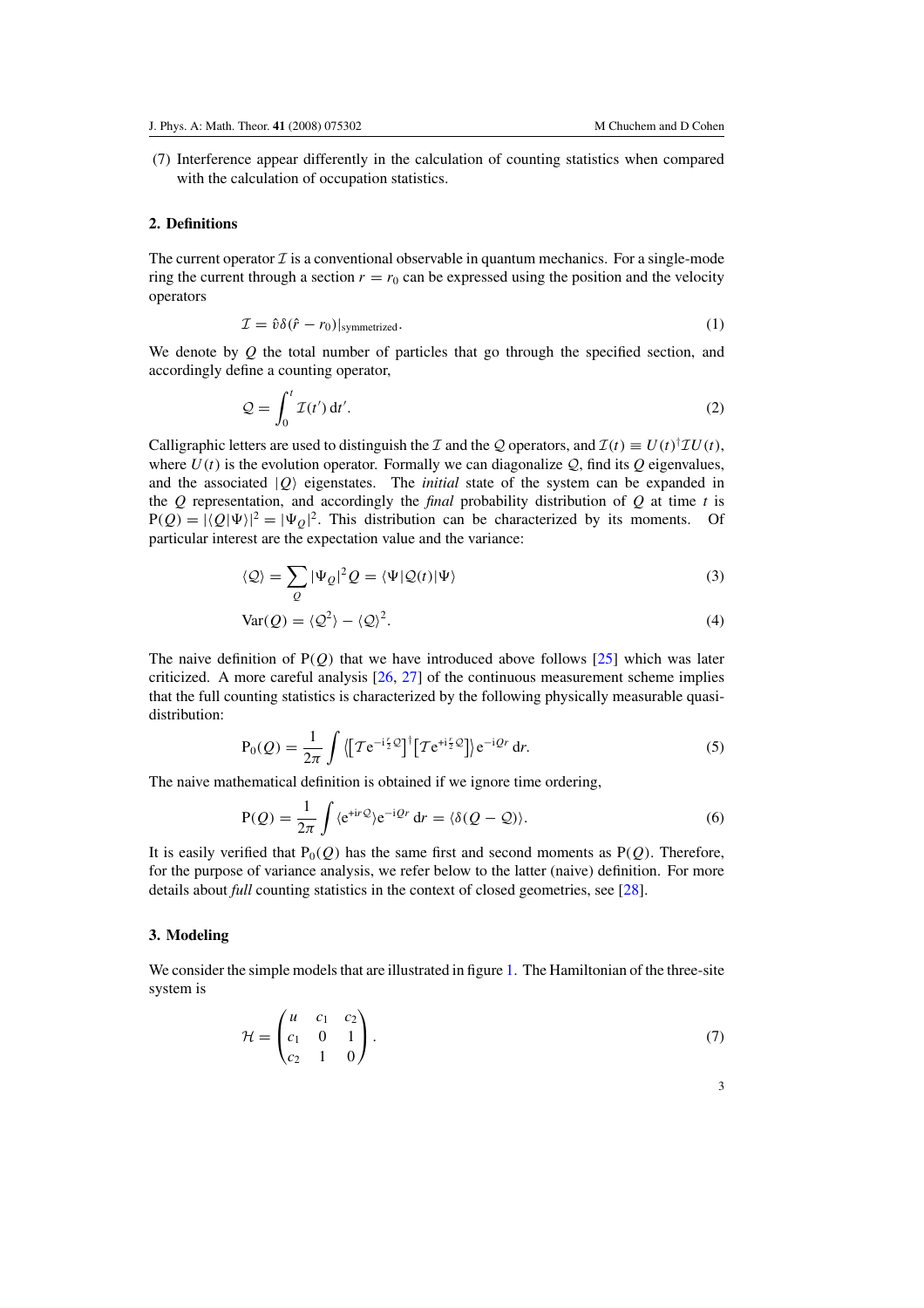<span id="page-3-0"></span>

**Figure 2.** The adiabatic levels of the three-site Hamiltonian during one period of a pumping cycle. In the absence of coupling  $(c_1 = c_2 = 0)$  the  $E_0 = u(t)$  level intersects the symmetric  $E_+ = 1$ level. With nonzero coupling these intersections become avoided crossings, and the particle follows adiabatically the thickened lines. For presentation purpose we indicate that either  $c<sub>1</sub>$  or *c*<sup>2</sup> equal zero ('blocked'), but in the general analysis we allow any splitting ratio, including the possibility  $c_1 = c_2$  of having the same amplitude to take either of the two paths.

Without loss of generality, we choose the units of time such as to have the hopping amplitude per unit time between  $|1\rangle$  and  $|2\rangle$  equal 1. For  $c_1 = c_2 = 0$  there are two energy levels  $E_{\pm} = \pm 1$  that correspond to the states  $|1\rangle \pm |2\rangle$ , and  $E_0 = u$  that corresponds to  $|0\rangle$ .

The prototype scenario that we consider later is as follows. The particle is initially prepared in the left site, and the potential *u* is slowly raised from  $u < 1$  to  $u > 1$ . This induces an adiabatic crossing from the left site to the right side. For completeness we note that in the standard Bose–Hubbard Hamiltonian all the hopping amplitudes are negative, and accordingly the symmetric level  $E_{+}$  is in fact the ground state of the double well, to which the condensed particles are transported from the  $E_0 = u$  level.

More generally we consider later a quantum stirring scenario. The transport is measured via the  $0 \mapsto 1$  bond, and accordingly the current operator is represented by the matrix

$$
\mathcal{I} = \begin{pmatrix} 0 & ic_1 & 0 \\ -ic_1 & 0 & 0 \\ 0 & 0 & 0 \end{pmatrix} . \tag{8}
$$

Assuming control over the couplings  $c_1$  and  $c_2$  we can design a pumping cycle with nonzero net transport  $\langle Q \rangle \neq 0$ . See figure 2 for illustration.

# **4. The two-level approximation**

Let us assume a driving cycle of period  $t_p$ , such that in any moment  $|c_1|, |c_2| \ll 1$  and  $u \sim 1$ , as in figure 2. In the strict adiabatic limit the particle stays in the same adiabatic level with no leakage to the other levels. But if the driving is not strictly adiabatic there is some leakage. Below we introduce the conditions for neglecting the leakage to *E*−*.* Accordingly the dynamics is very well described within the framework of a two-level approximation:

$$
\mathcal{H} = \begin{pmatrix} u & c \\ c & 1 \end{pmatrix}, \qquad \mathcal{I} = \lambda \begin{pmatrix} 0 & ic \\ -ic & 0 \end{pmatrix}, \tag{9}
$$

where

$$
c \equiv \frac{1}{\sqrt{2}}(c_1 + c_2) \equiv \text{effective coupling} \tag{10}
$$

4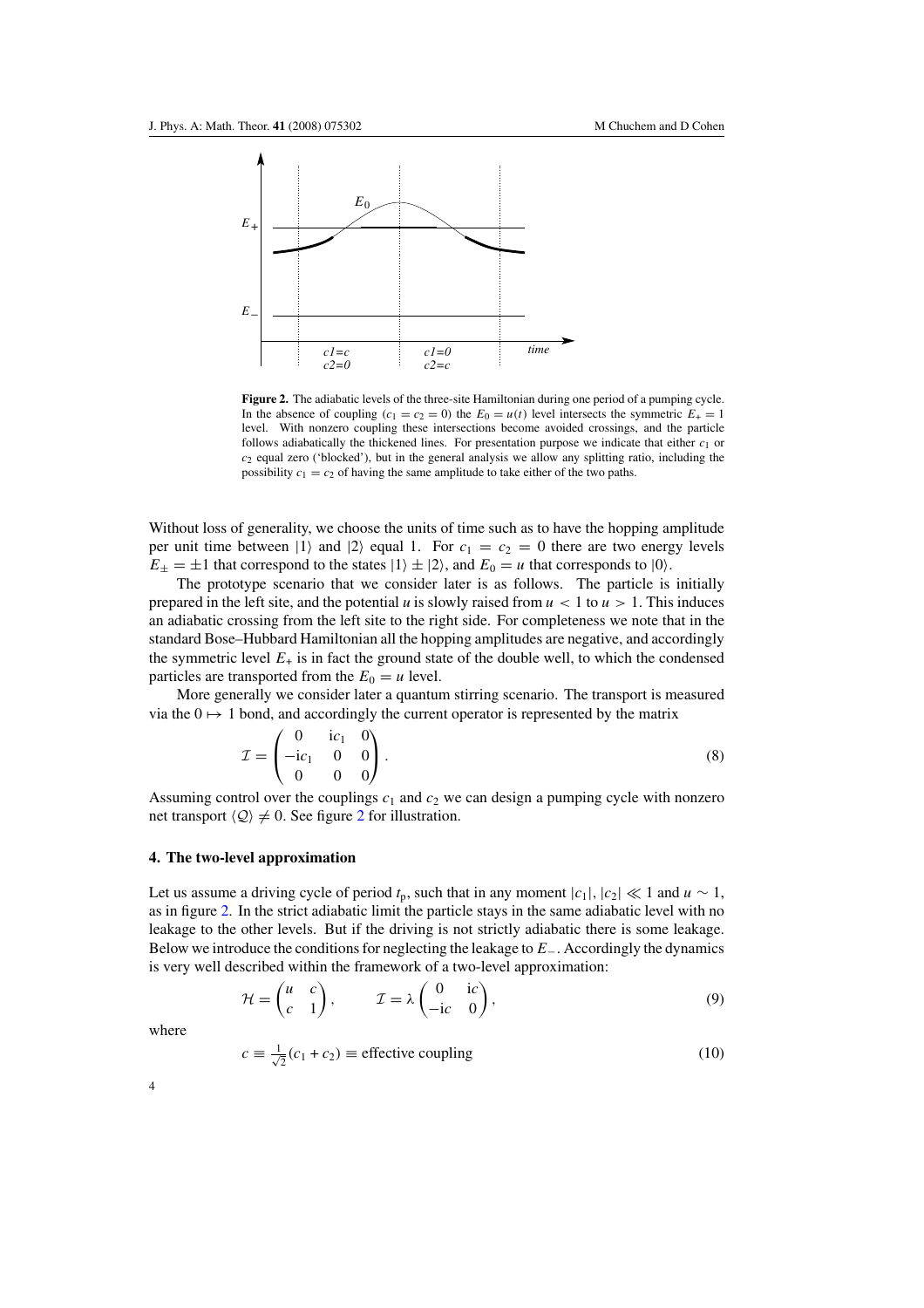<span id="page-4-0"></span>and

$$
\lambda \equiv \frac{c_1}{c_1 + c_2} \equiv \text{splitting ratio.} \tag{11}
$$

If we had only two sites as in the upper illustration of figure [1,](#page-1-0) then  $\lambda$  would not emerge.

One can estimate the transition probability from an initial adiabatic level *En* to some other adiabatic level *Em* by writing the Hamiltonian in the adiabatic basis: if one changes a parameter *X* the coupling between the adiabatic levels is  $\dot{X}$ [i $(\partial \mathcal{H}/\partial X)_{nm}/(E_n - E_m)$ ]. Then using leading order perturbation theory with respect to the driving rate  $(1/t_p \propto \dot{X})$ , and assuming *smooth* temporal variation of the potentials, one typically obtains (see, e.g., equation [\(31\)](#page-8-0))

$$
P = \left| \int_{\text{cycle}} \frac{1}{t_{\text{p}}} f\left(\frac{t}{t_{\text{p}}}\right) e^{i\Phi(t)} dt \right|^2 \sim e^{-\Omega t_p}, \tag{12}
$$

where  $f()$  provides the time dependence of the coupling between the adiabatic levels, and the dynamical phase  $\Phi(t)$  is obtained by integrating over  $E_n(X(t)) - E_m(X(t))$ . The parameter  $\Omega$  characterizes the rate of change of the dynamics phase. In the absence of avoided crossings  $\Omega$  is simply the mean-level spacing and we label the result as  $P_{FGR}$ . This notation implies that we deal with an off-resonant Fermi golden rule (FGR) transition. But if we have avoided the crossing of the  $E_0$  and the  $E_+$  levels, then the predominant contribution to the integral comes from a time interval  $t_{\text{LZ}} = c/\dot{u}$ , during which  $\dot{\Phi} \sim c$ . Thus for the so-called Landau–Zener transition we effectively have in equation (12) the replacements  $\Omega \mapsto c$  and  $t_p \mapsto c/\mu$ , and we get  $P_{\text{LZ}} \gg P_{\text{FGR}}$ . The exact result including the correct prefactors is [\[29–31](#page-10-0)]

$$
P_{\text{LZ}} = \exp\left[-2\pi \frac{c^2}{i\omega}\right],\tag{13}
$$

which is known as the Landau–Zener transition probability. It is important to realize that the first-order calculation reproduces correctly the singular exponential dependence of *P* on the rate  $(i)$  of the driving.

In this paper, we assume an adiabatic stirring process and analyze it within the framework of a two-level approximation. This means that two inequalities have to be satisfied,

$$
P_{\text{FGR}} \ll P_{\text{LZ}} \ll 1. \tag{14}
$$

From the above discussion it should be clear that for smooth temporal variation of the potential, the first inequality is automatically satisfied simply because  $c \ll 1$  is much smaller compared with the mean-level spacing, and it can be further improved if we care for separation of time scales  $t_p \gg t_{\text{LZ}}$ .

#### **5. Single-path crossing**

Consider a two-site system as in the upper illustration of figure [1.](#page-1-0) Initially the particle is prepared in the left site. Then after some time we measure the probability *p* to find the particle in the right side. In our terminology the probability *p* characterizes the *occupation statistics* at the end of the dynamical scenario. We assume nothing about the dynamical scenario, except of being coherent. This means that the dynamics is generated by a  $2 \times 2$  Hamiltonian that can be possibly time dependent. We ask whether the *counting statistics* is related to *p*. Within a classical probabilistic point of view the answer is very simple: one would expect to measure  $Q = 1$  with probability  $P(1) = p$ , and  $Q = 0$  with probability  $P(0) = 1 - p$ . Accordingly one would expect to have  $\langle Q^k \rangle = p$ , where  $k = 0, 1, 2, \dots$  In particular, the expectation value would be  $\langle Q \rangle = p$  and the variance would be  $\text{Var}(Q) = (1 - p)p$ .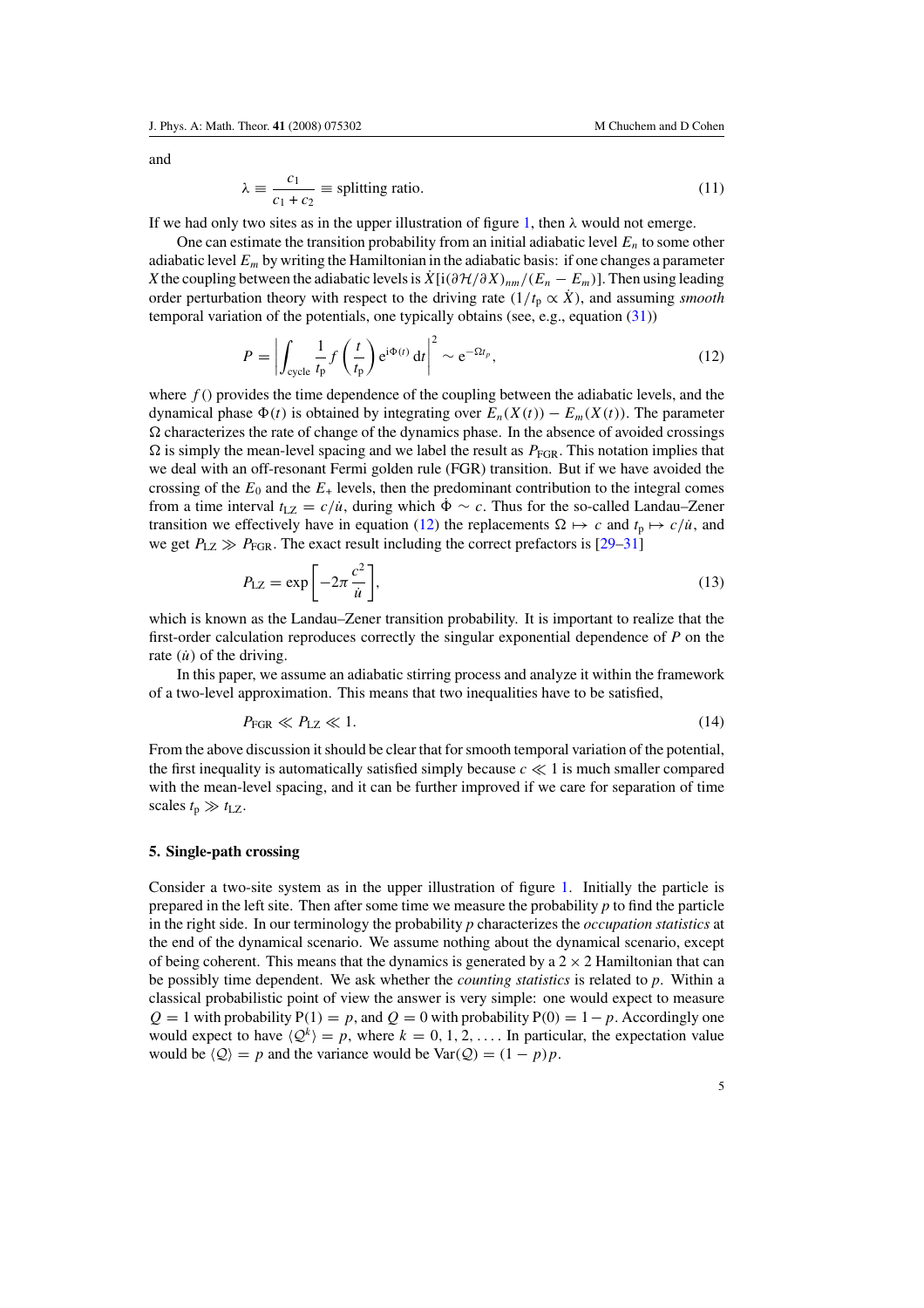<span id="page-5-0"></span>In the quantum-mechanical context this innocent reasoning is wrong. As discussed in [\[28](#page-10-0)] the eigenvalues of the operator Q are  $Q_{\pm} = \pm \sqrt{p}$  with probabilities  $p_{\pm} = \frac{1}{2} (1 \pm \sqrt{p}).$ Accordingly the *k*th moment is

$$
\langle \mathcal{Q}^k \rangle = p_+ \mathcal{Q}_+^k + p_- \mathcal{Q}_-^k = p^{\left\lfloor \frac{k+1}{2} \right\rfloor},\tag{15}
$$

where  $k = 0, 1, 2, 3, \ldots$  and  $|\cdots|$  stands for the integer part (i.e. rounded downwards). Still this result coincides with the corresponding classical result for  $k = 1, 2$ , which we call *restricted* quantum-classical correspondence. The purpose of the following sections is to explore what happens to the relation between *counting statistics* and *occupation statistics* once multiple path geometries are involved, and specifically to evaluate the first two moments for a quantum stirring process.

#### **6. Double-path crossing**

Consider a three-site system as in the lower illustration of figure [1.](#page-1-0) Initially the particle is prepared in the left site. Then we raise slowly the potential from  $u < 1$  to  $u > 1$ . At the end of the process there is some probability *p* to find the particle in the right side. Our interest is in the counting statistics of the current that flows during this process through one bond, say the  $0 \mapsto 1$  bond. Since we have a double path geometry we expect a splitting ratio that reflects the relative coupling strength  $|c_1|^2/|c_2|^2$ . Using a probabilistic point of view the splitting ratio should combine with the transition probability  $(p \mapsto \lambda p)$ , leading to

$$
Var(Q) = (1 - \lambda p)\lambda p.
$$
\n(16)

Thus for a complete transition  $(p = 1)$  with two equally probable paths  $(\lambda = 1/2)$  we expects to measure the maximal variance  $Var(Q) = 1/4$ .

In the quantum-mechanical context this innocent reasoning is wrong. By inspection of equation [\(9\)](#page-3-0) we see that the results for the double-path crossing can be obtained from the results for the single-path crossing using *λ* as scaling factor. Namely,

$$
\langle \mathcal{Q} \rangle = \lambda p \tag{17}
$$

$$
Var(Q) = \lambda^2 (1 - p)p.
$$
 (18)

The splitting ratio reflects so-to-say the relative weight of  $c_1$  in the net hopping amplitude  $c_1+c_2$ . For  $c_1 = c_2$  we have  $\lambda = 1/2$ , which would imply an *exact splitting* of the wavepacket into two equal pieces. In particular, we realize that for  $p = 100\%$  transfer efficiency the variance in such a case would not be 1*/*4 but zero. The value 1*/*4 would correspond to a probabilistic (rather than exact) splitting of the wavepacket. We may say that the correct description of the transition from the left site to the right side is not 'the particle has an equal probability to go either via the first or via the second path', but rather 'the particle goes simultaneously via the two paths'. Both phrasings are equivalent if we have in mind expectation values, but only the latter phrasing has the correct connotation once counting statistics is considered.

Naively we expect that a fraction  $0 < \lambda < 1$  would be transported via the  $0 \mapsto 1$  bond, while the complementary fraction  $0 < (1 - \lambda) < 1$  would be transported via the  $0 \rightarrow 2$  bond. But if  $c_1$  and  $c_2$  have opposite signs then (say)  $\lambda$  becomes larger than unity, while  $(1 - \lambda)$ is negative. This reflects that the driving induces a *circulating current* within the ring, and illuminates the fallacy of the classical peristaltic point of view which we discuss below.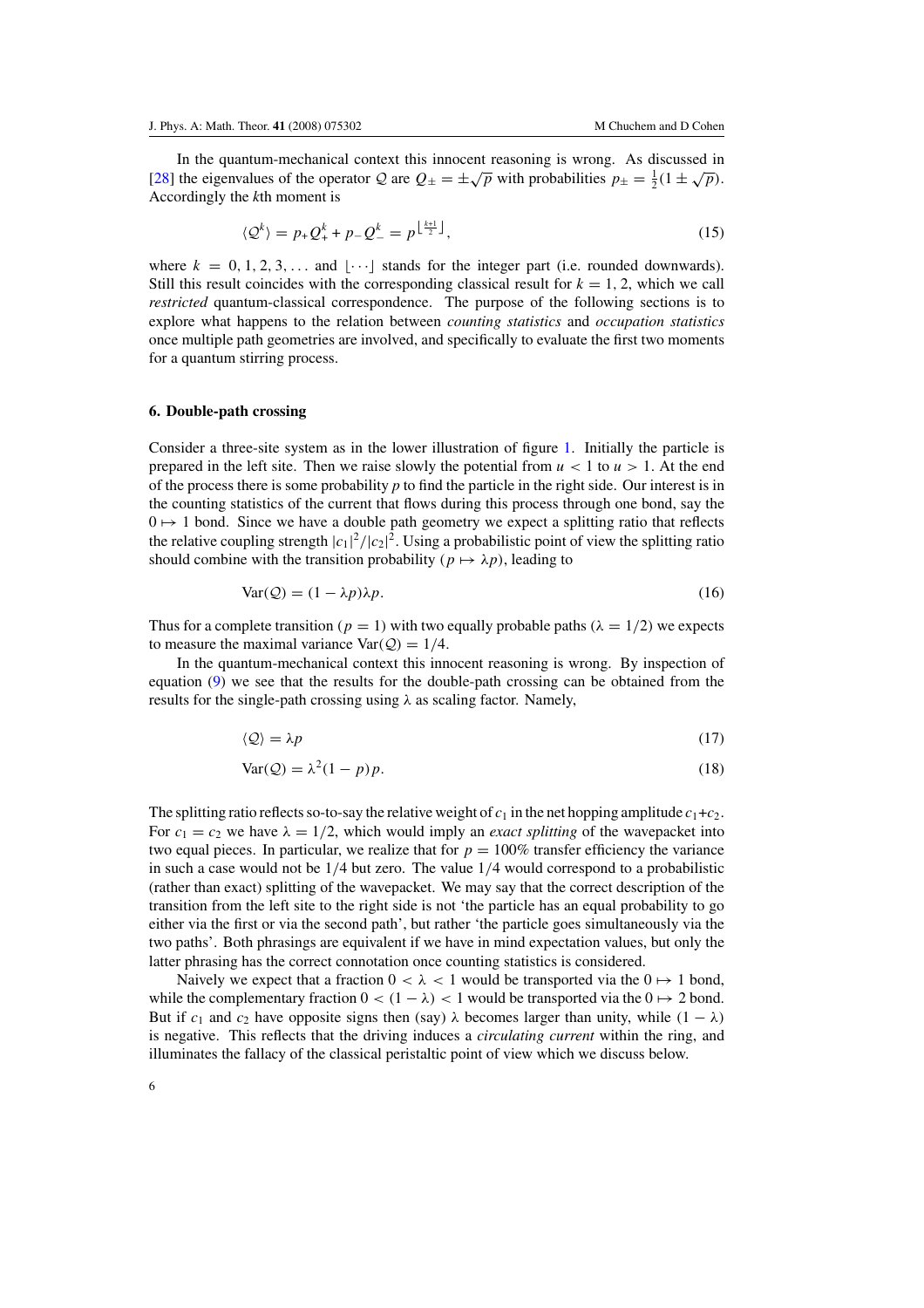# **7. The peristaltic picture**

Typically the driving is periodic, and *Q* is defined as the amount of particles that are transported per period. The feasibility to have a nonzero  $\langle Q \rangle$  (nonzero 'DC' current) due to periodic ('AC') driving is known in the context of open geometry as 'quantum pumping' [\[3](#page-10-0), [4\]](#page-10-0). We use the term 'quantum stirring' [\[10,](#page-10-0) [8](#page-10-0)] in order to describe the analogous effect with regard to a closed device. During an adiabatic pumping cycle a conventional two barrier quantum device takes an electron from the left lead and ejects it to the right lead. Hence the pumped charge per cycle for a leaky pump is naively expected to be  $\langle Q \rangle$  < 1. This naive result is indeed valid if the pump is operated in an open geometry between two reservoirs.

Inspired by the peristaltic picture we assume control over the on-site potential *u* and the coupling constants ( $c_1$  and  $c_2$ ) which are like 'valves'. In the first half of the cycle  $c_2 = 0$  and *u* is raised across *u* ∼ 1, so as to have an adiabatic passage from the left side to the right side via the  $0 \mapsto 1$  bond. In the second half of the cycle  $c_1 = 0$  and *u* is lowered so as to have an adiabatic passage from the right side back to the left side via the  $0 \mapsto 2$  bond. The net effect is to pump one particle per cycle.

## **8. Quantum stirring**

We can use the results that have been obtained for a double-path adiabatic passage in order to illuminate the fallacy of the peristaltic picture once quantum stirring in a closed geometry is considered. If during the first half of the cycle  $\lambda = \lambda_{\circlearrowleft}$ , and during the second half of the cycle  $\lambda = \lambda_{\circlearrowright}$  then in leading approximation (neglecting non-adiabatic effects) we get

$$
\langle \mathcal{Q} \rangle = \lambda_{\circlearrowleft} - \lambda_{\circlearrowright} \quad \text{[per cycle]}.
$$
\n<sup>(19)</sup>

An optional way to derive this result is to make a full three-level calculation using the Kubo formula [\[7\]](#page-10-0). Here we have bypassed the 'long derivation' by making a reduction to an 'adiabatic passage' problem.

It is correct that for a simple minded cycle, where either  $c_1$  or  $c_2$  are zero at each stage, we get an agreement with the peristaltic picture. But in general this is a fallacy. In fact the essence of quantum stirring is the circulating current which is induced by the driving. Contrary to the naive expectation we can get  $Q \gg 1$  per cycle. This happens if  $c_1$  and  $c_2$  are roughly opposite in sign and hence  $|\lambda| \gg 1$ . This also can happen if  $c_1$  and  $c_2$  have the same sign: if we had considered an adiabatic passage at  $u \sim -1$  from  $|0\rangle$  to the antisymmetric state  $|1\rangle - |2\rangle$  then it would be like replacing  $c_2$  by  $-c_2$ . In general, it is better to say that  $Q \gg 1$  reflects a huge circulating current which is induced if the pumping cycle encircles a degeneracy [\[7\]](#page-10-0).

To avoid confusion it should be emphasized that we are not talking here about persistent currents which are zero-order conservative effect, but about 'linear response' which is a firstorder effect that might have in general both geometric and dissipative aspects. It is important to remember that the amount of pumped charge per cycle is well defined in the  $\dot{u} \rightarrow 0$  adiabatic limit, implying that it does not depend on the actual duration of the cycle.

## **9. Fluctuations**

Having determined  $\langle Q \rangle$  per cycle we would like to find out what is the variance Var $(Q)$ . The straightforward calculation procedure is to write the current operator in the Heisenberg picture

$$
\mathcal{I}(t)_{nm} = \langle n|U(t)^{\dagger} \mathcal{I} U(t)|m\rangle \tag{20}
$$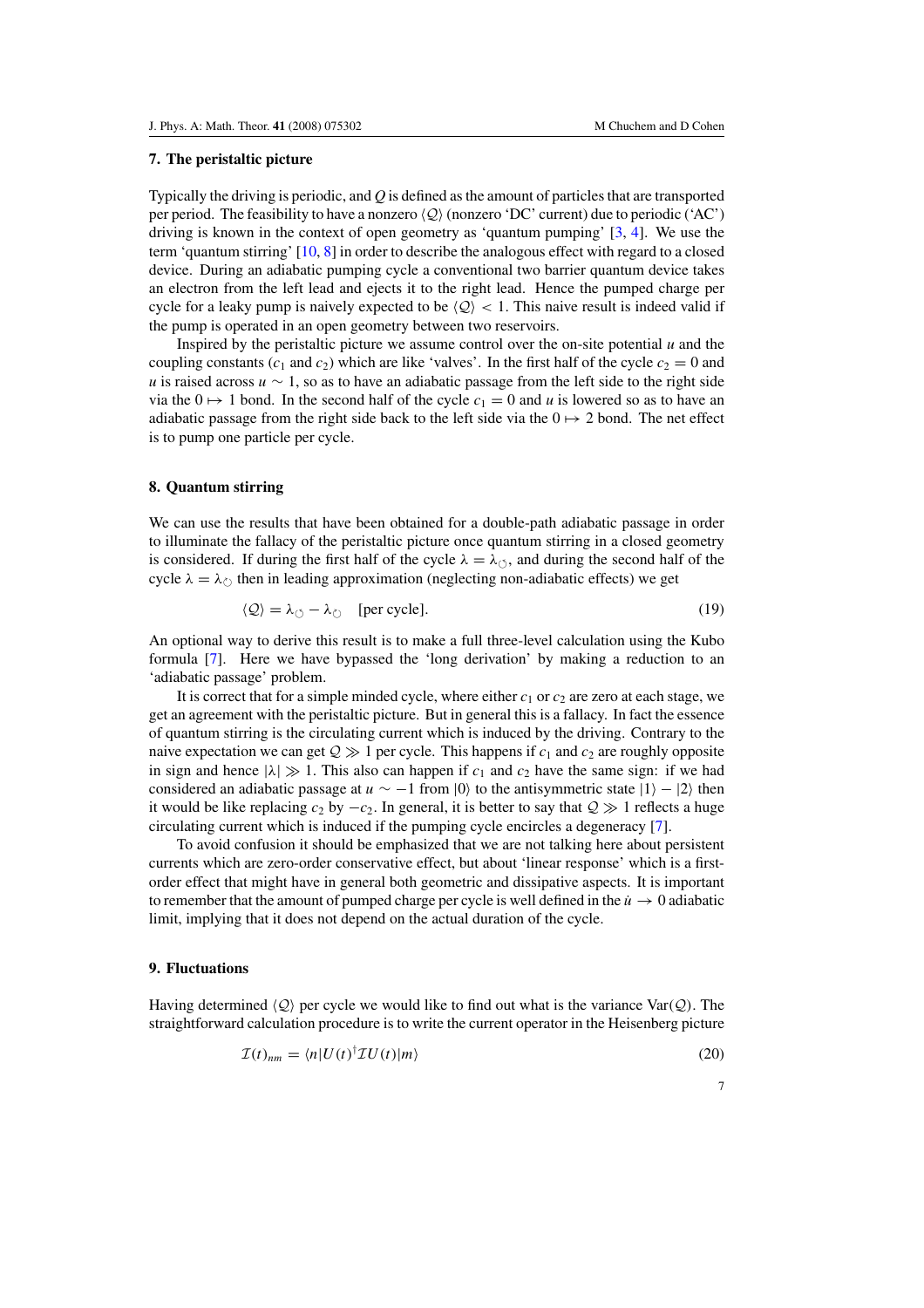and then to integrate it over time so as to get

$$
\mathcal{Q}_{nm} \equiv \begin{pmatrix} +\mathcal{Q}_{\parallel} & i\mathcal{Q}_{\perp} \\ -i\mathcal{Q}_{\perp}^* & -\mathcal{Q}_{\parallel} \end{pmatrix} . \tag{21}
$$

The first two moments  $\langle Q \rangle$  and  $\langle Q^2 \rangle$  are obtained from this matrix, leading to the identifications

$$
\langle \mathcal{Q} \rangle = \mathcal{Q}_{\parallel} \tag{22}
$$

$$
Var(Q) = |Q_{\perp}|^2. \tag{23}
$$

For a single-path Landau–Zener crossing in a two-site system it has been argued in [\[28\]](#page-10-0) that the first two moments should be the same as in the classical calculation. This is the *restricted* quantum-classical correspondence that has been mentioned in section [5.](#page-4-0) Consequently one deduces that

$$
Q_{\parallel} = 1 - P_{\text{LZ}} \tag{24}
$$

$$
Q_{\perp} = \sqrt{(1 - P_{\text{LZ}})P_{\text{LZ}}} \times \text{PhaseFactor.}
$$
 (25)

But we have a multiple path geometry, for which restricted quantum-classical correspondence cannot be established. Therefore we have to carry out the straightforward calculation, which is much more complicated. In practice, in order to make the calculation manageable, we can rely on the adiabatic approximation scheme. Within this framework the evolution operator is

$$
U(t) \approx \sum_{n} |n(t)\rangle \exp\left[-i \int_{t_0}^{t} E_n(t') dt'\right] \langle n(t_0)|
$$
 (26)

and accordingly the time-dependent current operator is:

$$
\mathcal{I}(t)_{nm} \approx \langle n(t)|\mathcal{I}|m(t)\rangle \times \exp\left[i\int_{t_0}^t E_{nm}(t') dt'\right]
$$

$$
\equiv \lambda \begin{pmatrix} \cdots & i c e^{i\Phi(t)} \\ -i c e^{-i\Phi(t)} & \cdots \end{pmatrix}.
$$
(27)

If we use the zero-order adiabatic states (in  $\dot{u}$ ) we get for the diagonal terms *zero*, because the zero-order adiabatic states are time-reversal symmetric and hence support zero current. If we use the first-order adiabatic states we get for the diagonal terms a nonzero result with  $Q_{\parallel} = \lambda_{\circlearrowleft} - \lambda_{\circlearrowright}$ . The details of this 'Kubo' calculation are not included here because this result is *a priori* expected on the basis of the much *simpler* analysis of the previous section.

As emphasized in the previous paragraph, in the case of multiple path geometry  $Q_{\perp}$  is not related to  $Q_{\parallel}$ , and therefore an actual calculation should be carried out. The good news is that we get from equation (27) a nonzero leading order result already in the zero-order approximation,

$$
Q_{\perp} = \int_{-\infty}^{\infty} \lambda c \, \mathrm{e}^{\mathrm{i} \Phi(t)} \, \mathrm{d}t,\tag{28}
$$

where

$$
\Phi(t) = \int^{t} \sqrt{(u-1)^2 + (2c)^2} dt'.
$$
\n(29)

For a single-path Landau–Zener transition in a two-site system one substitutes  $\lambda = 1$  and  $u = \dot{u}t$ . Then it is possible to demonstrate, see [\[28\]](#page-10-0), that the outcome of the integral is  $\sim \sqrt{P_L z}$ in agreement with equation  $(25)$ . But we have a multiple path geometry for which the result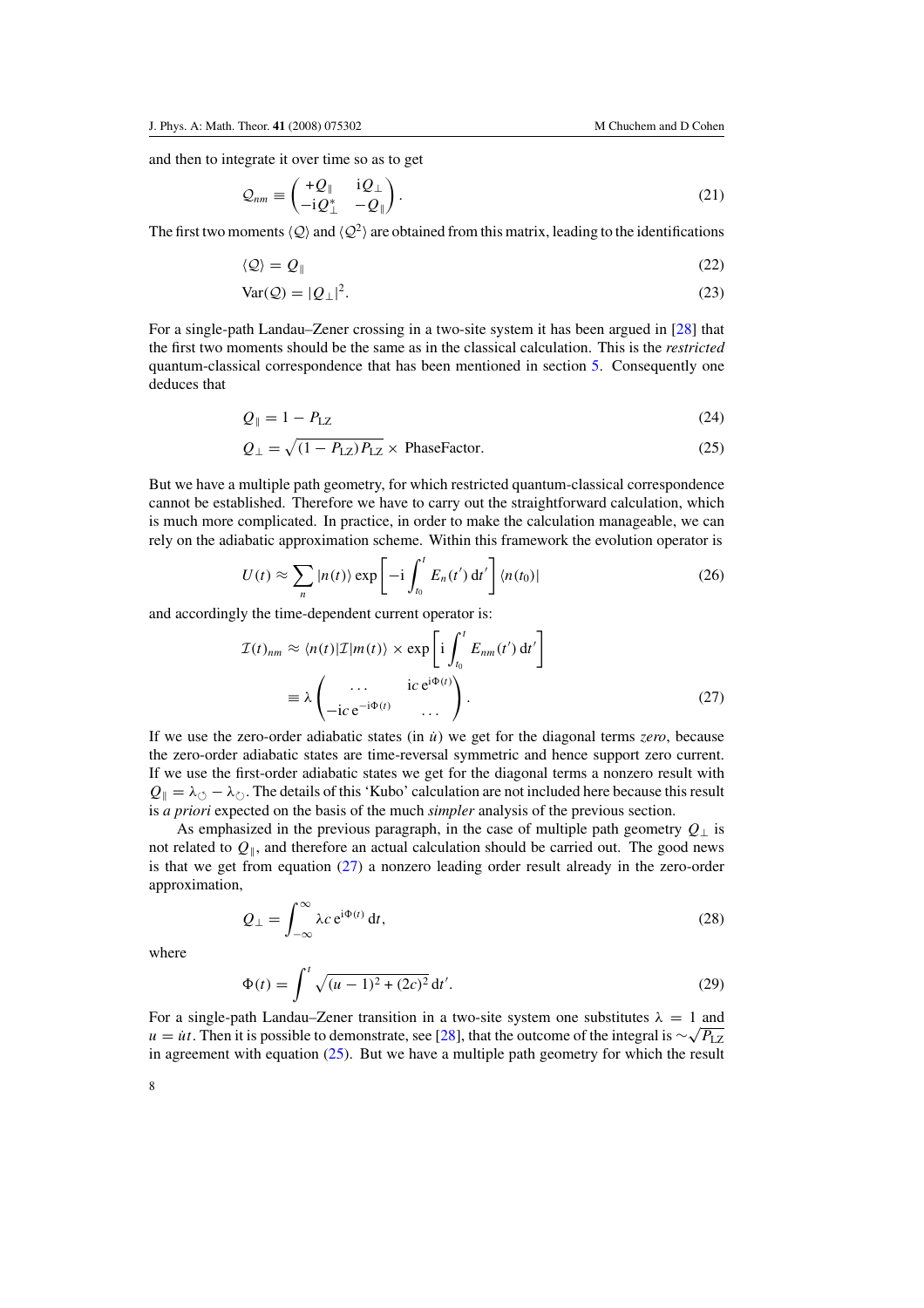<span id="page-8-0"></span>is not known *a priori*, so we have to stick to the integral and see what comes out. If we had only one Landau Zener crossing we would get  $\sqrt{P_{LZ}}$  multiplied by the splitting ratio  $\lambda$ . A full pumping cycle is a sequence of two Landau Zener crossing, one at  $t = t_1$  and the second at  $t = t<sub>2</sub>$ . Therefore the integral is a sum of two terms, and we get

$$
Var(Q) = |Q_{\perp}|^2 = |\lambda_{\circlearrowleft} e^{i\varphi_1} + \lambda_{\circlearrowright} e^{i\varphi_2}|^2 P_{LZ},
$$
\n(30)

where  $\varphi_1 \equiv \Phi(t_1)$  and  $\varphi_2 \equiv \Phi(t_2)$ . The result depends on the phase difference  $\varphi = \varphi_2 - \varphi_1$ , which is determined by the time separation of the two crossings.

For the sake of comparison one should realize that the probability *p* to have remnants of the particle in the right side is determined by the coherent addition of the two Landau–Zener transitions [\[32](#page-10-0)],

$$
p = \left| \frac{1}{2} \int_{-\infty}^{\infty} \frac{\dot{u}/2c}{1 + (u/2c)^2} e^{i\Phi(t)} dt \right|^2 = |e^{i\varphi_1} - e^{i\varphi_2}|^2 P_{\text{LZ}}.
$$
 (31)

Here the interference is with opposite sign, because  $\dot{u}$  in the integrand changes sign. Thus we see in a tangible way why due to interference  $Q_{\perp}$  is in general not trivially related to  $Q_{\parallel}$ .

# **10. Long-time limit**

From the above analysis it follows that  $\langle Q \rangle$  grows linearly with the number of cycles. An equivalent statement is that the eigenvalues  $Q_{\pm}$  of the  $Q$  operator grow linearly with the number of cycles. It follows that for a general preparation also the spreading  $\sqrt{\text{Var}(Q)}$  grows linearly with time. Needless to say that the probabilistic point of view would predict  $\propto \sqrt{t}$ growth of the spreading, on the basis of the central limit theorem. Thus we have here again another manifestation of the way in which quantum coherent behavior differs from its classical stochastic analog. If we have good control over the preparation we can select the initial state to be a Floque eigenstate of the quantum evolution operator. For such preparation the linear growth of the spreading is avoided, and it oscillates around a residual value.

# **11. Fractional 'charge'**

The derivation of equation  $(15)$  is based on the observation that the eigenvalues of the counting operator are  $Q = \pm \sqrt{p}$ . Exactly the same fractional value has surfaced in the pioneering publication about counting statistics [\[25\]](#page-10-0), where the authors had interpreted it as an effective 'fractional charge'. Their observation was immersed in complicated diagrammatic calculations involving a many-body system of Fermions in an open geometry. In fact their result has been largely ignored once realized [\[26\]](#page-10-0) that the naive definition of P*(Q)* is of no physical relevance, while  $P_0(Q)$  gives no indication for 'quantized' fractional charges.

It is therefore amusing to realize that a similar idea might emerge in the present context. From the above analysis of coherent splitting it follows that for  $p = 100\%$  transfer efficiency it is feasible to a 'fractional charge'  $\langle Q \rangle = \lambda$  with (formally) zero dispersion. In fact the measured fraction can be greater than unity which we can call 'mega charge' or it can be negative. The observation of a 'mega' charge in this context simply reflects the presence of an induced circulating current, which is the essence of the quantum stirring effect.

In any case it should be clear that the notion of 'fractional charge' in the context of coherent quantum stirring is possibly misleading, and we have raised it merely for argumentative purpose.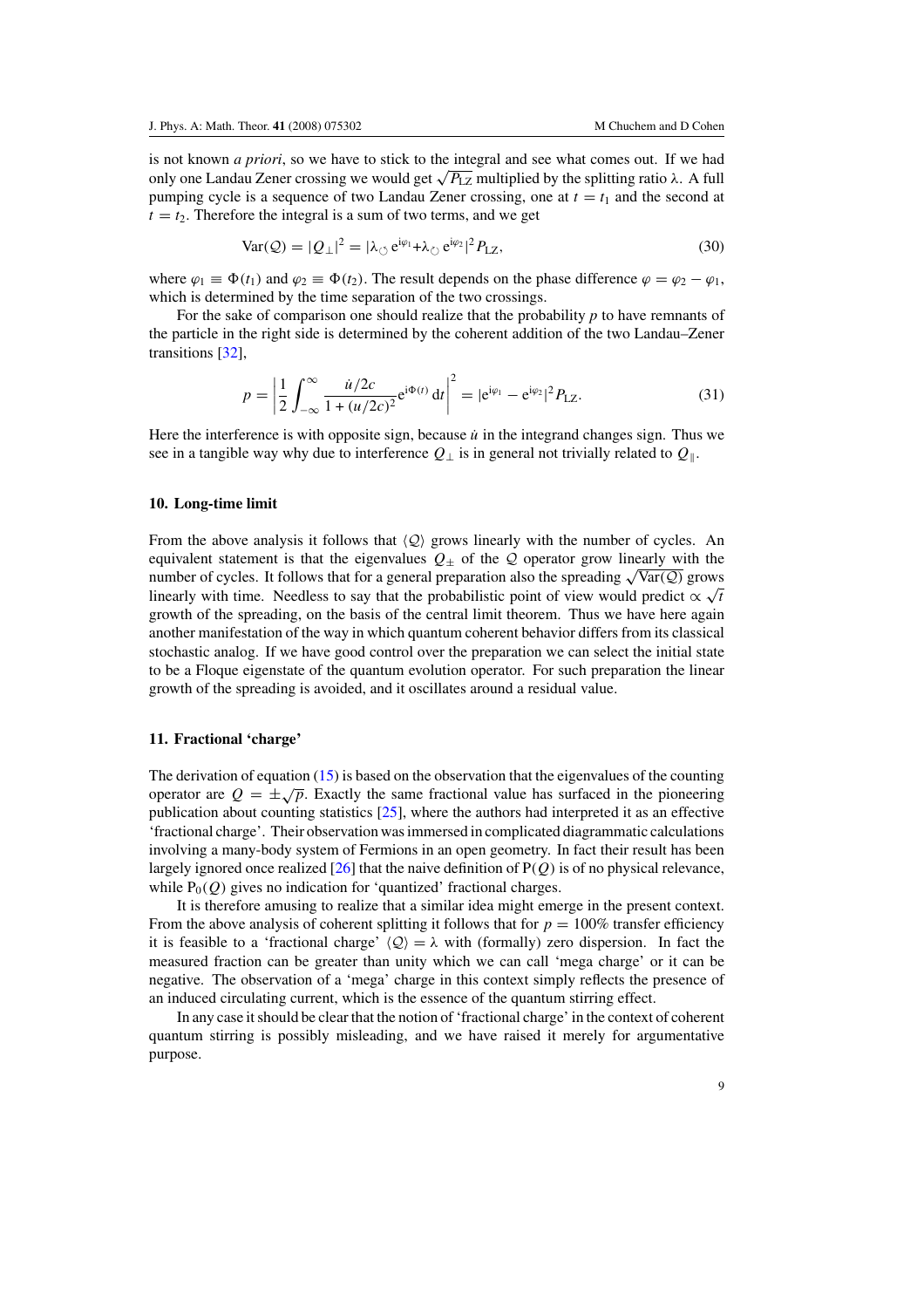## <span id="page-9-0"></span>**12. Summary**

Counting statistics in closed geometries is not of classical nature. Even in the simplest problem of a coherent transition between two sites, the full counting statistics comes out different compared with the probabilistic expectation. Still, the variance comes out the same which can be regarded as an example of restricted quantum-classical correspondence. In contrast to that multiple path geometries require further reasoning, because there is no simple way to deduce the counting statistics.

One observes that the correct description of a quantum passage in a double path geometry is not 'the particle has an equal probability to go either via the first or via the second path', but rather 'the particle goes simultaneously via the two paths'. Both phrasings are equivalent if we have in mind expectation values, but only the latter has the correct connotation once counting statistics is considered, leading to equation  $(18)$  rather than equation  $(16)$ . The coherent splitting of a quantum particle is 'exact' rather than probabilistic. Furthermore, in a double-path adiabatic passage one may find that (say) 170% of the particle goes via one path, while −70% goes via the second path. This reflects the emergence of a circulating current which is induced by the driving.

The analysis of adiabatic passage has opened the way to figure out what is the counting statistics in the quantum stirring problem. We argue that both the average and the spreading of Q grow linearly in time, where the rate of the former characterizes the pumping cycle, while the rate of latter depends on the quality of the preparation.

The result equation [\(30\)](#page-8-0) that we have obtained for  $\text{Var}(\mathcal{Q})$  is exiting because it demonstrates how interference gets into the counting statistics calculation once multiple path geometries are concerned. Unlike in the calculation of the transition probability, the interference is with a different sign, and consequently the *counting statistics* becomes unrelated to the *occupation statistics*. This should be contrasted with the single-path crossing problem where non-trivial topology is not involved, and consequently the two types of statistics are *a priori* related.

We believe that the analysis of counting statistics in closed geometries that posses nontrivial topology not only opens an interesting direction in the study of quantum stirring, but also unmasks some essential physics of the counting statistics problem in general.

## **Acknowledgments**

DC thanks Oded Agam (HUJI) for emphasizing the importance of studying counting statistics in the context of quantum stirring. Yuly Nazarov (Delft) is acknowledged for highlighting some major observations regarding full counting statistics following [\[25–27](#page-10-0)]. DC thanks Miriam Blaauboer for a most fruitful visit in Delft TU, during which the improved version of this work has been worked out. We also enjoyed talking with Yaroslav Blanter (Delft), Yuval Gefen (Weizmann) and Shmuel Fishman (Technion). The research was supported by grants from the Deutsch–Israelische Projektkooperation (DIP) and the USA–Israel Binational Science Foundation (BSF).

## **References**

[2] Niu Q and Thouless D J 1984 Quantised adiabatic charge transport in the presence of substrate disorder and many-body interaction *J. Phys. A: Math. Gen.* **17** [2453](http://dx.doi.org/10.1088/0305-4470/17/12/016)

<sup>[1]</sup> Thouless D J 1983 Quantization of particle transport *Phys. Rev.* B **27** [6083](http://dx.doi.org/10.1103/PhysRevB.27.6083)